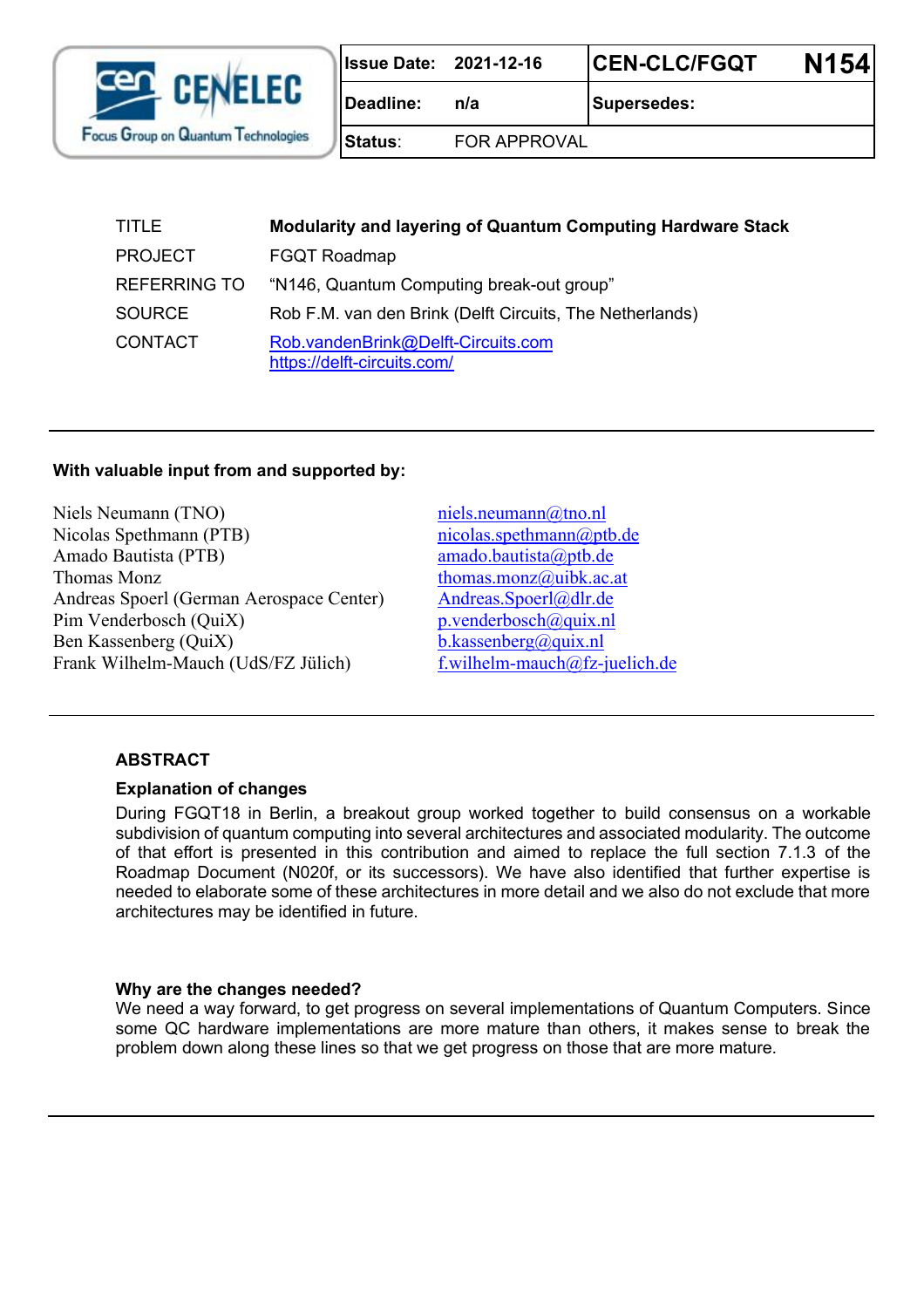# **1. Situation sketch**

Quantum computing is an area covering very different implementations and each implementation has its own dedicated solution and maturity. The aim is a stack of software and hardware layers, where higher layers are more agnostic for these differences than lower layers.

At the bottom (hardware side) of this stack, solutions are very dedicated to these differences. Figure 1 may be illustrative for that part of the stack. These hardware layers are controlled from software layers above them, but the description of software layers is out of scope of this contribution.

We propose to replace the present section 7.1.3 of the roadmap document (N020f, or its successors) with the text in this contribution, and to fill that section only with generic/functional descriptions on the various architecture families and their members of quantum computing. For those families where further details are available, we propose to keep that describing in *different* annexes.

The present version of the roadmap document has already dedicated annexes for (a) Cryogenic solid-state quantum architectures and (b) photonic quantum solutions, but more are not excluded.

# **Proposal for inclusion in section 7.1.3**

#### **7.1.3 Modularity and layering of hardware stack**

Quantum computing is an area covering many different implementations. A convenient way of specifying its requirements is via a stack of layers, as shown in figure 7.1. The layers are chosen in such a manner that the functionality of each layer can be described in an independent manner. This causes that the interworking between these layers can be described through well-defined interfaces at the boundaries of these layers. Note that such an interface can be *virtual* (hidden internally within the implementation of the same origin) or *real* (between implementations of different origin).

The stack covers both hardware and software layers, while some layers are a mix of both. The software layers are drawn in figure 7.1 above the hardware layers with another color. These software layers may include (from bottom to top) software drivers, hardware abstraction layers, register level programming layers, assembly, etc. The aim is that higher software layers are more agnostic to differences in hardware architectures.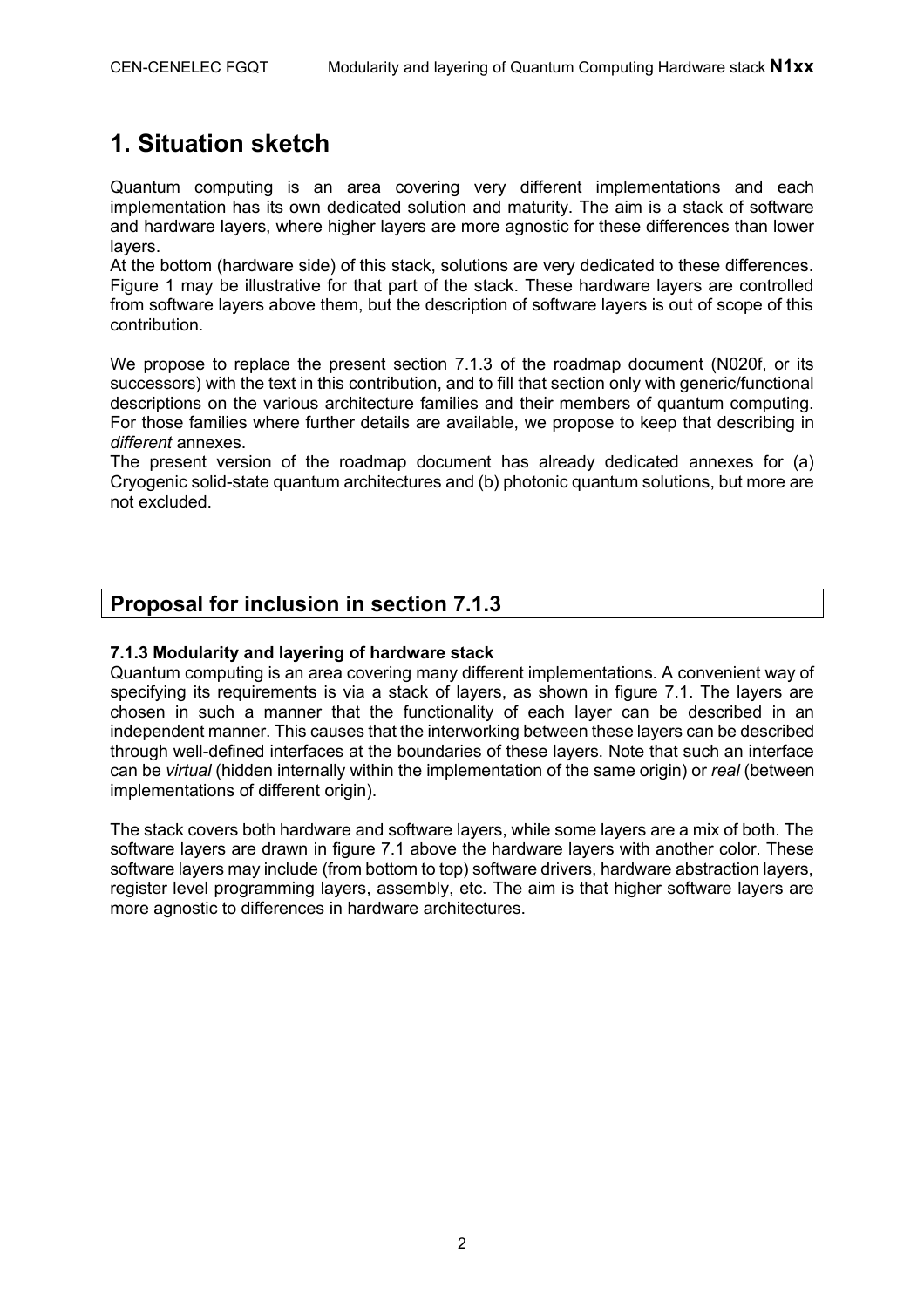

*Figure 7.1. A possible break-down of quantum computing into layered stacks, accounting for different architectures* 

The layered approach allows for using different hardware stacks for specifying the requirements of different architecture families. Each architecture family can have multiple members (A, B, C, ...) and the description of its hardware layers (1,2,3,4) may account for differences between these members. The diagram in figure 7.1 has illustrated this symbolically by drawing different "boxes" in the layers for different members of the same family. All these hardware stacks can make use of the same layering approach:

· *Device holder*, which may include one or more quantum devices, housing, shielding, magnets, i/o connection, etc

- · *Control Highway*, which may include wiring and/or fibres, free-space optics, active devices (amplifiers), passive devices (attenuators, filters, couplers), opto-electronic (photo diodes), thermalization means, vacuum feed-through, i/o connection, etc
- · *Control Electronics/Optics*, which may include output generators, input analyzers, signal processing, i/o connection, as well as low-level firmware to guide the generation of signals and the read-out of their response.
- · *Control Software*, which may include calibration means, low-level code to translate instructions from higher software layers into commands for guiding the control electronics/optics.

*Editorial note:* Maybe a better name for "Device holder" could be proposed. A brainstorm on alternative names for this module resulted in names like: device holder / housing shell / environment / module / unit / block / socket / container / vessel / basket for this modules. Good naming suggestions are invited here.

So far, the following architecture families have been identified (in arbitrary order):

- · Cryogenic Solid State based
- Room Temperature Solid state based
- · Trapped Ions
- · Neutral Atoms
- · Photonic Quantum Computing
- · Other solutions

These architectures are described below in further detail.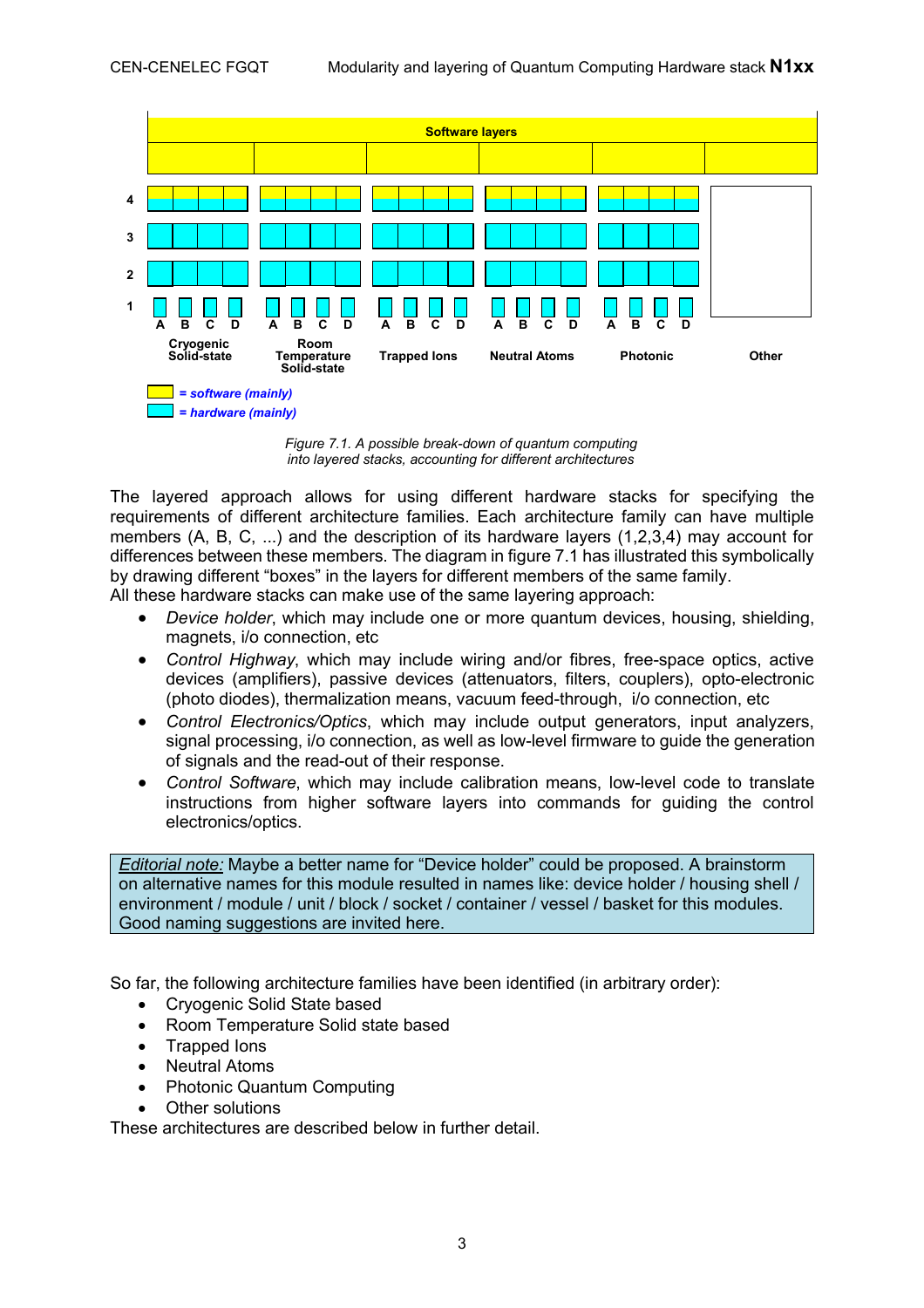A module is an implementation that may be constructed from (smaller) modules and components. It could offer the functionality of a single layer, of multiple layers, or just of a fragment of a layer. A module may also support different operating modes, such that it complies with the requirements of multiple members and/or multiple architecture families. As such, the functionality of a module may cover multiple layers and/or families and/or members.

## **7.1.3.1 Cryogenic solid-state based quantum computing architectures**

The members of this architecture family have in common that they all make use of a cryogenic fridge, where the quantum devices in a holder are controlled from outside the fridge by room-temperature electronics. Consequently, a huge amount of control channels is required to interconnect those two, especially when many qubits are to be controlled in a single fridge.

The following members have been identified within this architecture family:

- superconducting
	- o transmons
	- $\circ$  flux qubits
- semiconductor spin qubits
- topological qubits
- artificial atoms in solids

The layers in the stack describing this architecture family involves:

- · [HL1] *Quantum devices* The modules in hardware layer HL1 are typically operating at cryogenic temperatures and may be implemented as chip and/or on PCB. It could have though requirements on shielding, operating temperature, magnetic aspects, etc
- · [HL2] *Control highway* Hardware Layer HL2 covers all infrastructure needed for transporting microwave, lightwave, RF and DC signals (via electrical and/or optical means) between the control electronics at room temperature and the quantum device at cryogenic temperatures. It is a mix of transmission lines, filtering, attenuation, amplification, (de)multiplexing, etc. A huge number of control channels are required to control many qubits in a single fridge (which clarifies the name) and this can easily become very bulky. It could have tough requirements on aspects like heat-flow, thermal noise and vacuum properties.
- · [HL3] *Control electronics* Hardware layer HL3 covers all electronics for generating, receiving, and processing microwave, RF and DC signals. Some implementations make use of routing/switching and/or multiplexing of control signals at room temperatures. It may have some firmware on board to guide the signal generation and signal processing.
- · [HL4] *Control software* Layer HL4 can be a mix of hardware and low-level driver software for instructing the control electronics. It also has a software interface to higher layers for receiving sequences of instructions about when, where and what pulses are to be generated, how to process and read-out the response and means for performing calibration.

Further details about solid-state based quantum computing have been elaborated in annex E

*Editorial note:* Input from more experts is needed here. Especially on topological qubits, as well as "gated-based" verses "adiabatic" architectures. Contributions invited

## **7.1.3.2 Room-temperature solid-state based quantum computing architectures**

The members of this architecture family have in common that solid-state qubits are all operating at room temperatures. Examples of members in this architecture family are:

- Artificial atoms in solids, such as NV Centers
- · optical Quantum Dots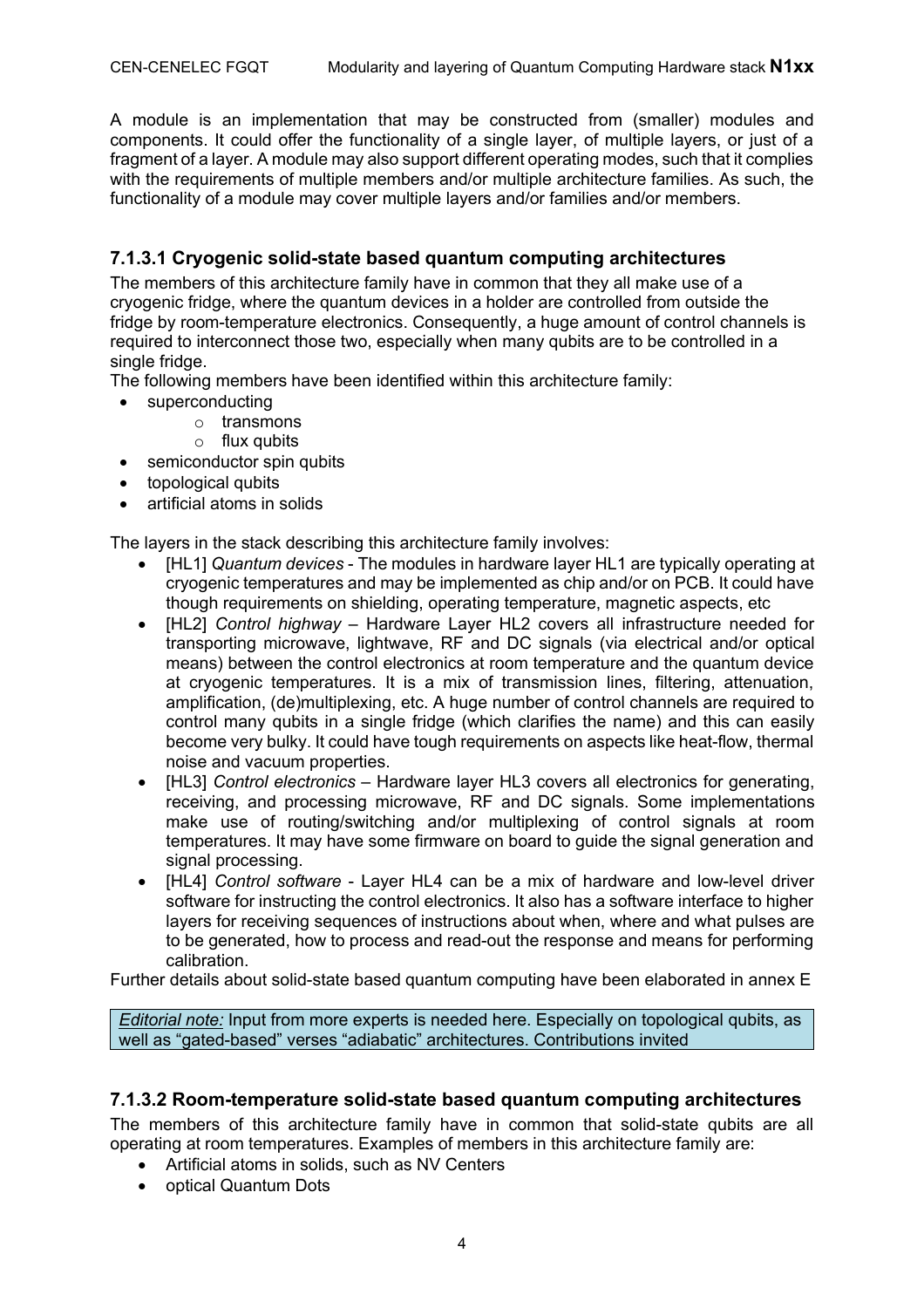#### *Editorial note:* Input from more experts is needed here.

#### **7.1.3.3 Trapped-Ion quantum computing**

The members of this architecture family can operate either at room temperature or at cryogenic temperature (4K). Quantum devices are controlled by electronics operating either at room temperature or under cryogenic conditions. In the case of large number of qubits the amount of routing signals become bulky, and efficient thermal management, low-noise electrical and magnetic components are required.

- Room temperature
	- o Optical qubits
	- o Raman qubits
	- $\circ$  Spin (microwave) qubits
- Crvogenic (4K)
	- o Optical qubits
	- o Raman qubits
	- $\circ$  Spin (microwave) qubits

The layers in the stack describing this architecture family involves:

- · [HL1] *Quantum devices* The modules in hardware layer HL1 are typically operating either at room temperature or at cryogenic temperatures and may be implemented stand-alone, as chip and/or on PCB. The device may have though requirements on materials compatibility, shielding, operating temperature, electrical and magnetic aspects, vacuum properties, etc
- · [HL2] *Control highway* Hardware Layer HL2 covers all infrastructure needed for routing light, microwave signals, RF and DC signals between the control electronics at room temperature and the quantum device at room temperature or cryogenic temperatures. It is a mix of transmission lines, filtering, attenuation, amplification, (de)multiplexing, etc. The number of control channels required to control many qubits in single vacuum housings rapidly grows with the complexity and capabilities of the quantum devices. Stringent requirements to convey on efficient thermal management, low-noise (electrical and magnetic) environment and materials with low outgassing (especially for the room temperature) vacuum components need to be taken into account during design, development and production.
- · [HL3] *Control electronics* Hardware layer HL3 covers all electronics for generating, receiving, and processing microwave, RF and DC signals. Some implementations make use of routing/switching and/or multiplexing of control signals at room temperatures and at cryogenic. It may have some firmware on chip/board to route signal preparation, control, and processing/readout.
- · [HL4] *Control software* Layer HL4 can be a mix of hardware and low-level driver software for instructing the control electronics. It also has a software interface to higher layers for receiving sequences of instructions about when, where and what pulses or signals are to be generated, how to process and read-out the response, and means for performing calibration.

#### *Editorial note:* Input from more experts is needed here.

Linear vs. quantum CCD should be reflected in some way Examples are:

- **Linear Architecture** 
	- o Cryogenic or Room Temperature
	- o Optical or Microwave
- · Quantum CCD
	- o Cryogenic or Room Temperature
	- o Optical or Microwave